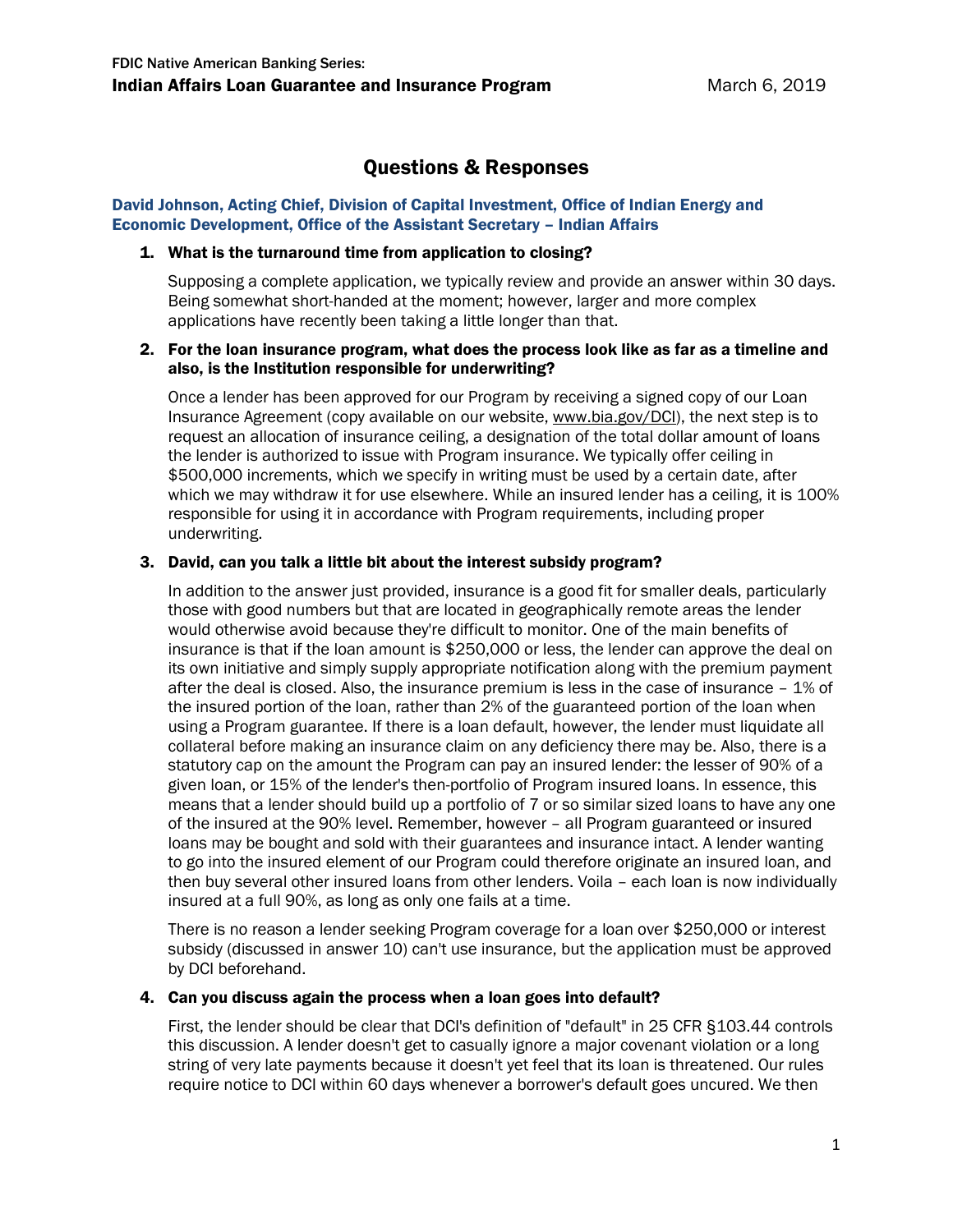require that a lender formally announce its chosen remedy within 90 days if the borrower's default remains uncured.

The choices are to try to negotiate a loan modification that permanently cures the default, or to liquidate loan collateral (and if there is a deficiency after completing that process, making a claim for loss on the unpaid portion of the loan), or to make an immediate claim for loss on the entire loan before liquidating any collateral. (Lender do not get to partially liquidate a loan by cherry-picking easily liquidated assets, and leaving the hard ones for DCI to pursue.) The claim form is fairly straightforward, but must be submitted along with background information, such as a payment history and copies of relevant correspondence with the borrower.

DCI typically renders decisions on a claim for loss within 60 days of receiving a complete claim.

# 5. Which Native CDFIs have used the ILGP?

Arizona Tribal Community Development Financial Institution (dba Native Capital Access), Cherokee Nation Economic Development Trust Authority, Citizen Potawatomi Community Development Corporation, Four Bands Community Fund, Inc., and The Lakota Funds have all used loan insurance; some of these may also have secured loan guarantees. We have other CDFIs who have signed up either to use our loan guarantees or our loan insurance, but I cannot off the top of my head confirm that they've actually used Program resources yet.

We're updating our lender records at the moment, as well as our files on guaranteed and insured loans, so forgive me if this list is incomplete. Rather than putting out a data call to my staff, I would prefer to respond more accurately at a later time when it will be much, much easier to answer with precision.

# 6. Where are the regulations found?

25 CFR Part 103. Note that they are a bit dated, and we're hoping to replace them soon. While they still offer good guidance, they speak of BIA running the program, though DCI does now and BIA has no hand in Program delivery. Also, there are a few statutory changes that have made some regulatory provisions obsolete, such as the \$250,000 limit mentioned in answer 3 above. That limit was established by Congress in 25 U.S.C. §1484 after we set a \$100,000 limit in 25 CFR §103.18. The larger statutory amount now controls.

# 7. Jeff talked about a Tribal entity borrowing monies. Do you do many independent businesses owned by individual Native Americans?

Yes. The Program is available to individual Indians (members of a Federally-recognized tribe), any Indian-owned business entity organized under Federal, State or tribal law with a structure reasonably acceptable to DCI, tribes, or any business enterprise established and recognized by a tribe. Whatever the structure, the entity must be at least 51% owned by Indians. In the case of a non-profit borrower, the organizational structure must place Indian membership in charge of decision-making.

# 8. Is the loan guaranteed "up to" 90% or is it always at 90% if approved?

Lenders are supposed to specify a guarantee percentage with their application, and justify why that percentage has been selected. Since the guaranteed portion of the loan does not count against the lender's lending limit, nearly all applications specify that the deal requires a 90% guarantee. However, in some circumstance there are nuances of the deal that DCI will use to negotiate a lower percent coverage, and that will be reflected on our loan guarantee certificate. A lower percentage reduces the required premium.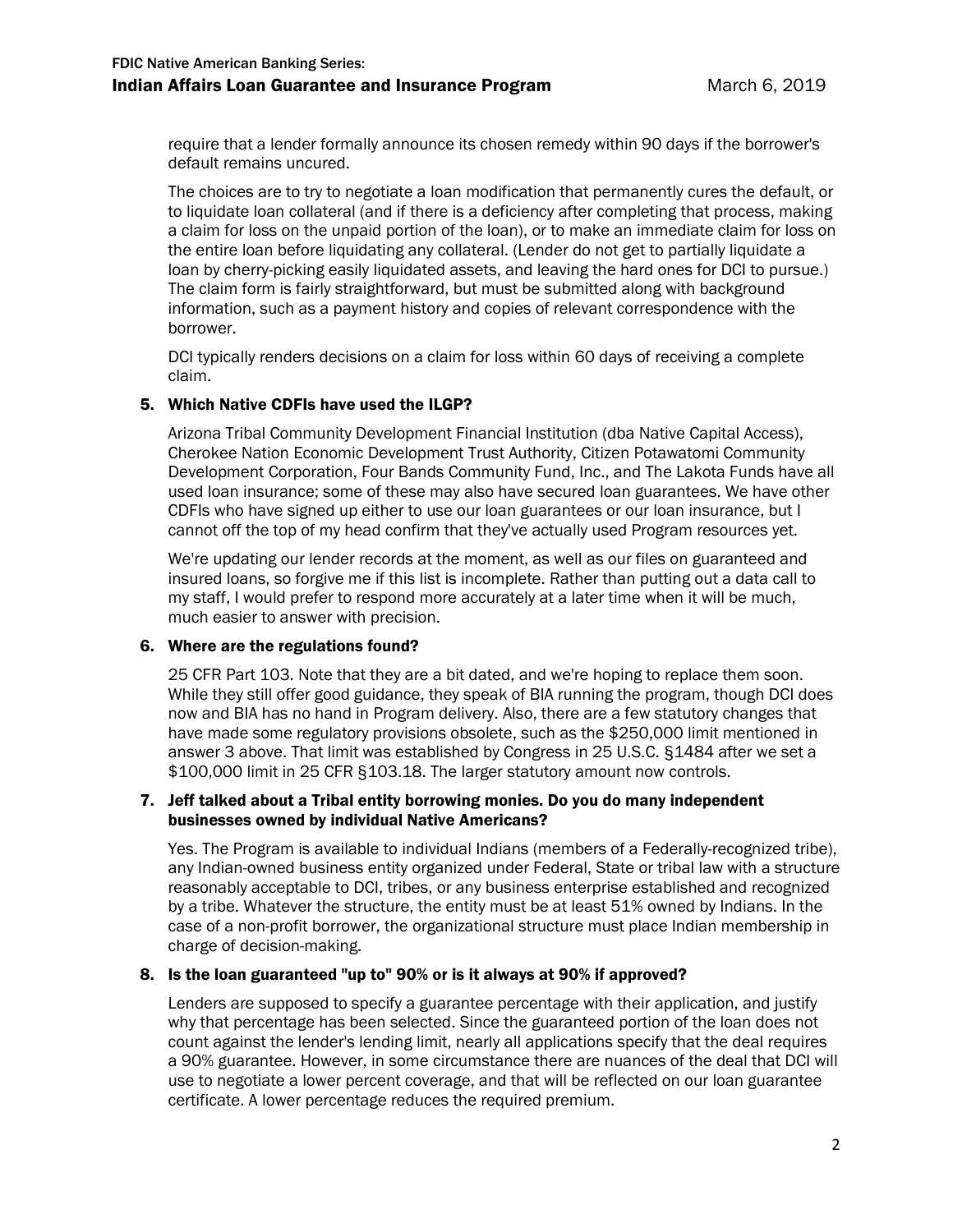#### 9. Approximately how many loan guarantees do you issue in a year? What are the loan sizes that you work with; what is the lowest and highest amount?

We cannot control the size, speed or number of incoming applications, of course, but in a typical year we'll guarantee from 22 to 35 loans, varying in amounts from under \$200,000 to sometimes as much as \$35 million or more. There are no legal limits, just prudential ones. The average loan size in the past several years has been somewhere in the \$3.3 - \$3.5 million range.

#### 10. Do you offer any other products or services for Native Americans that can be taken advantage of by financial institutions?

Aside from the expertise of DCI officials, which they're pretty generous about offering despite their workload, DCI has a seldom-used tool called interest subsidy. For certain borrowers, interest subsidy allows us to rebate a portion of the interest the borrower pays on a loan for up to the first 5 years of the loan term. The refund belongs to the borrower, but of course the borrower and lender can decide together how best to use that Program feature to enhance the prospects of loan repayment and business survival. The details are better explained by the regulations themselves, and in discussion with DCI officials.

In the case of default, the Program also allows lenders to make precautionary advances of funds on behalf of the borrower under certain circumstances. For instance, a borrower may not have the funds to make an insurance premium payment; if the lender does so on the borrower's behalf in accordance with Program requirements, the amount spent on the premium payment would be covered by the Program guarantee or insurance to the same extent as unpaid principal and accrued interest.

# Jeff Bowman, President and CEO, Bay Bank, Green Bay, Wisconsin

#### 1. How were you able to get bank senior management and the board of directors comfortable with lending on tribal lands?

It was easy.

- a. As CEO, I am part of the Senior Management team, so I have the opportunity to shape the philosophy for our lending efforts. Providing loans in tribal communities is actually in writing in our strategic plan for the bank.
- b. I am a tribal member myself, so I want to use my work experiences and resources in banking to help effect change in tribal communities. And providing access to capital is one of the tools we can use to effect change.
- c. We are a tribally-owned bank. This is what we do. We help other tribes and tribal people with their business projects. Senior management and the Board are on the same page when it comes to these types of commercial loans.
- d. We already make mortgage loans on tribal trust lands, we've been doing that for 20+ years. We have a very strong residential mortgage lending business, and a significant percentage of loans are secured by mortgages on trust land.

#### 2. Do you have any recommendations for approaching banks and management teams with limited experience to encourage them to lend on tribal lands?

I think it is as simple as looking for a commercial loan project with a Tribe that makes good business sense from a credit standpoint. You do the same when vetting commercial loans to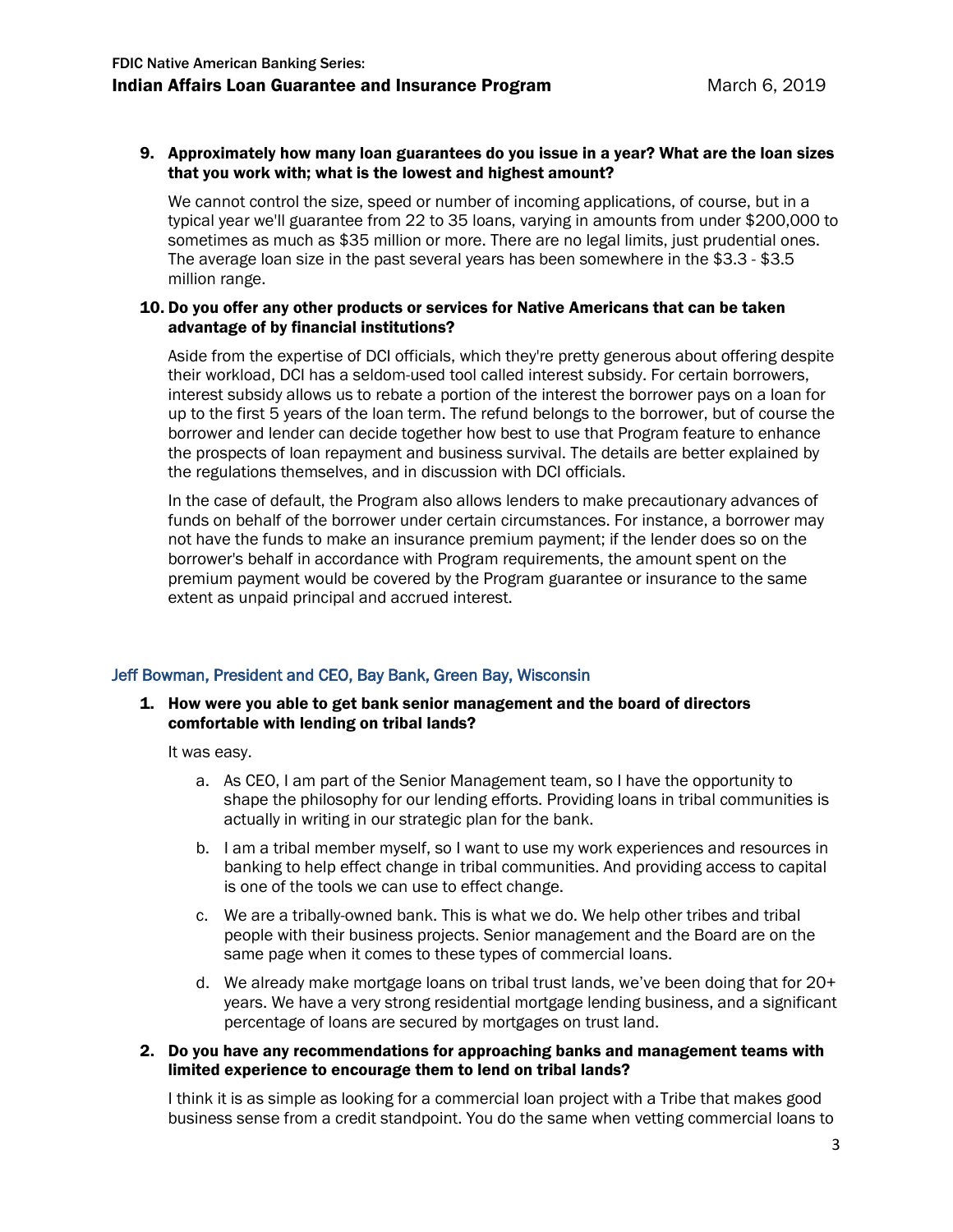non-tribal borrowers, right? You pursue the good opportunities and you dispense with the marginal commercial loan requests. If the only difference between the tribal project and a non-tribal project is the fact that the project is located on trust land, then you move it ahead by figuring out how to document your lien and perfect your security interest. You figure out how to perform that due diligence and you talk to legal counsel that understands the tribal aspects of it. The loan guaranty from Indian Loan Guaranty is intended to mitigate your credit risk by providing up to a 90% guaranty so you don't have to rely just on collateral. But like every other commercial loan opportunity, it all starts with a project that makes good business sense and can cash flow. You wouldn't ask for a loan guaranty on a deal with negative cash flow just so you could originate a weak loan, would you?

# 3. In preparing for this webinar today, I know that you take advantage of a lot of federal programs available for your customers. Was this a conscience decision on the part of the bank or did it grow from customer demand?

Both. It was a conscious decision in the sense that we need the loan guaranty to reduce our exposure. This particular loan is a very large loan for a small community bank of our size. The loan guaranty means that we only have to count the unguaranteed portion against our legal lending limit. But using this loan program also allows us to respond to customer demand for larger loans. In the past 5-6 years we have solicited commercial loan business from the other tribes (there are 11 tribes in Wisconsin). Prior to that, we only focused on our immediate community (the Oneida Tribe). As we started to look for new commercial loan opportunities with the other Tribes' opportunities, we found that they tended to have larger projects and therefore larger loan sizes. And that resulted in our bank learning how to utilize government loan guarantees to effectively manage our credit risk, so it was an evolution over time.

#### 4. What are some of the biggest considerations for lending on trust land?

Going into this you need to know that this is a process that is different that fee land. You will learn a lot, but it's going to take some time.

- a. There is no title insurance related to a leasehold mortgage on trust land.
- b. The title search is called a Title Status Report (TSR). It is generated by that Tribe's area BIA office.
- c. You should know of all of the underlying documentation. If the project is owned in a separate entity, which means the land is leased from the Tribe to the project entity. Look at that documentation to make sure it was approved and documented. That lease should be recorded at the BIA and it will be reflected in the TSR.
- d. Your mortgage and assignment of the land lease gets recorded at the BIA office.
- e. Ask about the Tribe's environmental process. If any dirt is being moved, there is a formal process to assess any environmental impact. This could include impacts to plants or burial areas. Each Tribe has their own process for this. You also need to know at what point a project would trigger a more significant review and assessment process.

# 5. Did the fact that the tribally-charted LLC was relatively new create any problems with getting the loan guarantee?

No, it did not. The retail business was operating for many years before its assets and liabilities were transferred to the new tribally-chartered LLC. So it had an operational track record. Isolating the management of these retail businesses into a single LLC actually helps, in my opinion, because it isolates it from the tribal government body, meaning it is now a free-standing business out on its own and accountable for its own operations. From a